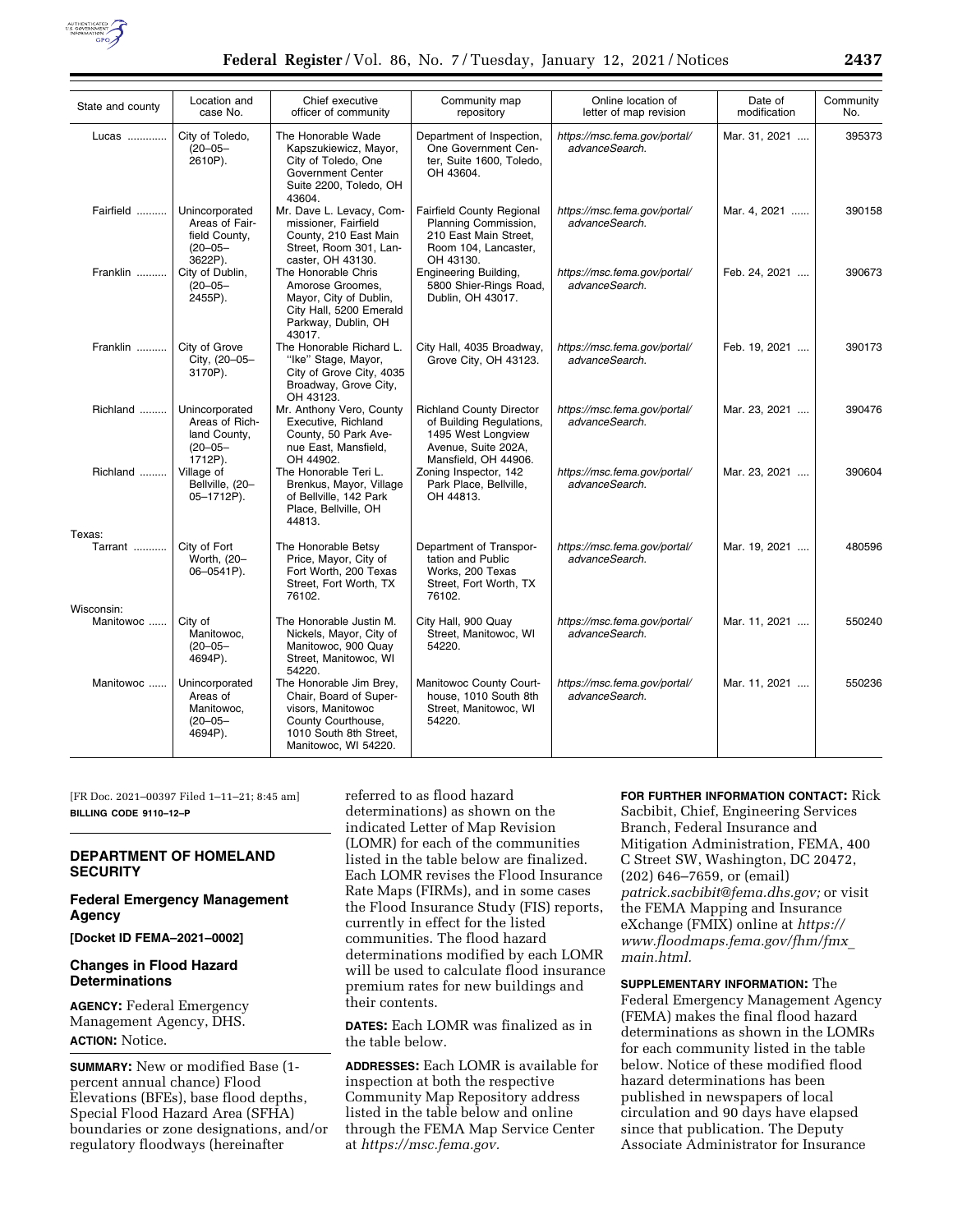and Mitigation has resolved any appeals resulting from this notification.

The modified flood hazard determinations are made pursuant to section 206 of the Flood Disaster Protection Act of 1973, 42 U.S.C. 4105, and are in accordance with the National Flood Insurance Act of 1968, 42 U.S.C. 4001 *et seq.,* and with 44 CFR part 65.

For rating purposes, the currently effective community number is shown and must be used for all new policies and renewals.

The new or modified flood hazard information is the basis for the floodplain management measures that the community is required either to adopt or to show evidence of being already in effect in order to remain qualified for participation in the

National Flood Insurance Program (NFIP).

This new or modified flood hazard information, together with the floodplain management criteria required by 44 CFR 60.3, are the minimum that are required. They should not be construed to mean that the community must change any existing ordinances that are more stringent in their floodplain management requirements. The community may at any time enact stricter requirements of its own or pursuant to policies established by other Federal, State, or regional entities.

This new or modified flood hazard determinations are used to meet the floodplain management requirements of the NFIP and are used to calculate the

appropriate flood insurance premium rates for new buildings, and for the contents in those buildings. The changes in flood hazard determinations are in accordance with 44 CFR 65.4.

Interested lessees and owners of real property are encouraged to review the final flood hazard information available at the address cited below for each community or online through the FEMA Map Service Center at *[https://](https://msc.fema.gov) [msc.fema.gov.](https://msc.fema.gov)* 

(Catalog of Federal Domestic Assistance No. 97.022, ''Flood Insurance.'')

### **Michael M. Grimm,**

*Assistant Administrator for Risk Management, Department of Homeland Security, Federal Emergency Management Agency.* 

| State and county                                                            | Location and case<br>No.                                        | Chief executive<br>officer of community                                                                                                                                                    | Community map repository                                                                                                                                     | Date of modification | Community<br>No. |
|-----------------------------------------------------------------------------|-----------------------------------------------------------------|--------------------------------------------------------------------------------------------------------------------------------------------------------------------------------------------|--------------------------------------------------------------------------------------------------------------------------------------------------------------|----------------------|------------------|
| Arizona: Yavapai<br>(FEMA Docket<br>No.: B-2052).                           | Unincorporated<br>areas of Yavapai<br>County (20-09-<br>0368P). | Mr. Craig L. Brown, Chairman,<br>Yavapai County Flood Con-<br>trol, District Board of Direc-<br>tors, 1015 Fair Street, Pres-<br>cott, AZ 86305.                                           | Yavapai County Development Services<br>Department, 1120 Commerce Drive,<br>Prescott, AZ 86305.                                                               | Nov. 30, 2020        | 040093           |
| Arkansas: Wash-<br>ington (FEMA<br>Docket No.: B-<br>$2054$ ).<br>Colorado: | City of Fayetteville<br>(19-06-3968P).                          | The Honorable Lioneld Jordan,<br>Mayor, City of Fayetteville,<br>113 West Mountain Street,<br>Fayetteville, AR 72701.                                                                      | City Hall, 113 West Mountain Street, Fay-<br>etteville, AR 72701.                                                                                            | Dec. 7, 2020         | 050216           |
| Adams (FEMA<br>Docket No.:<br>B-2052).                                      | City of Westminster<br>$(19 - 08 - 0665P)$ .                    | The Honorable Herb Atchison,<br>Mayor, City of Westminster,<br>4880 West 92nd Avenue,<br>Westminster, CO 80031.                                                                            | City Hall, 4880 West 92nd Avenue, West-<br>minster, CO 80031.                                                                                                | Nov. 27, 2020        | 080008           |
| Adams (FEMA<br>Docket No.:<br>B-2052).                                      | Unincorporated<br>areas of Adams<br>County (19-08-<br>0665P).   | The Honorable Emma Pinter,<br>Chair, Adams County Board<br>of Commissioners,<br>4430<br>South Adams County Park-<br>Suite<br>5th<br>Floor,<br>way,<br>CO<br>C5000A,<br>Brighton,<br>80601. | Adams County Development Services<br>Department, Engineering Division, 4430<br>South Adams County Parkway, 1st<br>Floor, Suite W2000, Brighton, CO<br>80601. | Nov. 27, 2020        | 080001           |
| Jefferson<br>(FEMA Dock-<br>et No.: B-<br>$2059$ ).                         | City of Westminster<br>(20-08-0053P).                           | The Honorable Herb Atchison,<br>Mayor, City of Westminster,<br>4800 West 92nd Avenue,<br>Westminster, CO 80031.                                                                            | City Hall, 4800 West 92nd Avenue, West-<br>minster, CO 80031.                                                                                                | Dec. 4, 2020         | 080008           |
| Florida:<br><b>Broward (FEMA</b><br>Docket No.:<br>$B - 2054$ ).            | City of Coral Springs<br>(20-04-1557P).                         | Mr. Frank Babinec, Manager,<br>City of Coral Springs, 9500<br>West Sample Road, Coral<br>Springs, FL 33065.                                                                                | City Hall, 9500 West Sample Road, Coral<br>Springs, FL 33065.                                                                                                | Nov. 30, 2020        | 120033           |
| Monroe (FEMA<br>Docket No.:<br>B-2054).                                     | Unincorporated<br>areas of Monroe<br>County (20-04-<br>1572P).  | The Honorable Heather Car-<br>ruthers,<br>Mayor,<br>Monroe<br>County Board of Commis-<br>Whitehead<br>sioners,<br>500<br>Street, Suite 102, Key West,<br>FL 33040.                         | Monroe County Building Department,<br>2798 Overseas Highway, Suite 300,<br>Marathon, FL 33050.                                                               | Nov. 30, 2020        | 125129           |
| Monroe (FEMA<br>Docket No.:<br>B-2054).                                     | Unincorporated<br>areas of Monroe<br>County (20-04-<br>3363P).  | The Honorable Heather Car-<br>ruthers,<br>Mayor,<br>Monroe<br>County Board of Commis-<br>Whitehead<br>500<br>sioners.<br>Street, Suite 102, Key West,<br>FL 33040.                         | Monroe County Building Department,<br>2798 Overseas Highway, Suite 300,<br>Marathon, FL 33050.                                                               | Nov. 30, 2020        | 125129           |
| Monroe (FEMA<br>Docket No.:<br>$B - 2054$ ).                                | Unincorporated<br>areas of Monroe<br>County (20-04-<br>3364P).  | The Honorable Heather Car-<br>Monroe<br>ruthers,<br>Mayor,<br>County Board of Commis-<br>500<br>Whitehead<br>sioners,<br>Street, Suite 102, Key West,<br>FL 33040.                         | Monroe County Building Department,<br>2798 Overseas Highway, Suite 300,<br>Marathon, FL 33050.                                                               | Dec. 7, 2020         | 125129           |
| Pasco (FEMA<br>Docket No.:<br>B-2052).                                      | Unincorporated<br>areas of Pasco<br>County (20-04-<br>0554P).   | The Honorable Mike Moore,<br>Chairman,<br>Pasco<br>County<br>Board of Commissioners,<br>8731 Citizens Drive, New<br>Port Richey, FL 34654.                                                 | Pasco County Administration Building,<br>8731 Citizens Drive, New Port Richey,<br>FL 34654.                                                                  | Nov. 27, 2020        | 120230           |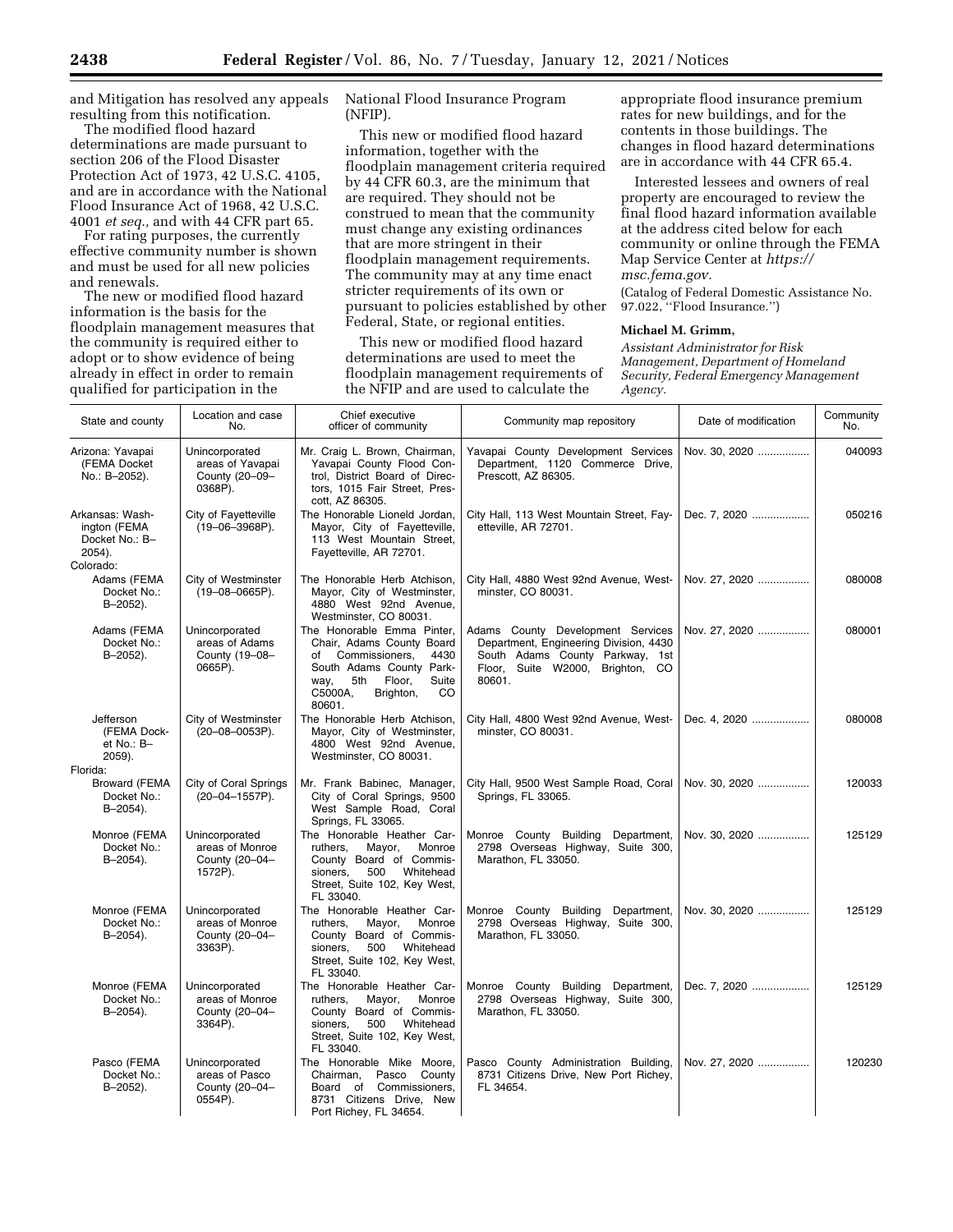| State and county                                                | Location and case<br>No.                                                     | Chief executive<br>officer of community                                                                                                        | Community map repository                                                                                                         | Date of modification | Community<br>No. |
|-----------------------------------------------------------------|------------------------------------------------------------------------------|------------------------------------------------------------------------------------------------------------------------------------------------|----------------------------------------------------------------------------------------------------------------------------------|----------------------|------------------|
| Sarasota (FEMA<br>Docket No.:<br>B-2054).                       | Unincorporated<br>areas of Sarasota<br>County (20-04-<br>3149P).             | The Honorable Michael A.<br>Moran, Chairman, Sarasota<br>County Board of Commis-<br>sioners, 1660 Ringling Bou-<br>levard, Sarasota, F4034236. | Sarasota County Planning and Develop-<br>ment Services Department, 1001 Sara-<br>sota Center Boulevard,<br>Sarasota,<br>FL34240. | Dec. 3. 2020         | 125144           |
| Massachusetts: Nan-<br>tucket (FEMA<br>Docket No.: B-<br>2052). | Town of Nantucket<br>$(20-01-0466P)$ .                                       | The Honorable Dawn E. Hill<br>Holdgate, Chair, Town of<br>Nantucket Board of Select-<br>men, 16 Broad Street, Nan-<br>tucket, MA 02554.        | Planning and Land Use Services Depart-<br>ment, 2 Fairgrounds Road, Nantucket,<br>MA 02554.                                      | Nov. 27, 2020        | 250230           |
| Mississippi: Panola<br>(FEMA Docket<br>No.: B-2054).            | Unincorporated<br>areas of Panola<br>County (20-04-<br>1139P).               | The Honorable Cole Flint,<br>President. Panola County<br>Board of Supervisors, 151<br>Public Square, Batesville,<br>MS 38606.                  | Panola County Land Development Com-<br>mission, 245 Eureka Street, Batesville,<br>MS 38606.                                      | Dec. 3, 2020         | 280125           |
| North Carolina: Co-<br>lumbus (FEMA<br>Docket No.: B-<br>2054). | Town of Sandyfield<br>$(20-04-3325P).$                                       | The Honorable Garry Keaton,<br>Mayor, Town of Sandyfield,<br>1795<br>Woodyard<br>Road,<br>Riegelwood, NC 28546.                                | Town Hall, 1795 Woodyard<br>Road,<br>Riegelwood, NC 28546.                                                                       | Dec. 7, 2020         | 370644           |
| Oklahoma: Tulsa<br>(FEMA Docket<br>No.: B-2052).                | City of Tulsa (20-<br>06-0535P).                                             | The Honorable G.T. Bynum,<br>Mayor, City of Tulsa, 175<br>East 2nd Street, Tulsa, OK<br>74103.                                                 | Engineering Services Department, 2317<br>South Jackson Avenue, Suite S-310,<br>Tulsa, OK 74107.                                  | Nov. 30, 2020        | 405381           |
| Texas:<br>Dallas (FEMA<br>Docket No.:<br>B-2054).               | City of Dallas (20-<br>06-1597P).                                            | The Honorable Eric Johnson,<br>Mayor, City of Dallas, 1500<br>Marilla Street, Suite 5EN,<br>Dallas, TX 75201.                                  | Water Utilities Department, 312 East Jef-<br>ferson Boulevard, Room 307, Dallas,<br>TX 75203.                                    | Dec. 7, 2020         | 480171           |
| Hood (FEMA<br>Docket No.:<br>$B - 2054$ ).                      | Unincorporated<br>areas of Hood<br>County (20-06-<br>2645P).                 | The Honorable Ron, Massingill,<br>Hood County Judge, 100<br>East Pearl Street, Granbury,<br>TX 76048.                                          | Hood County Development and Compli-<br>ance Department, 1402 West Pearl<br>Street, Suite 2, Granbury, TX 76048.                  | Dec. 3, 2020         | 480356           |
| Utah: Cache (FEMA<br>Docket No.: B-<br>2054).                   | City of Hyrum (20-<br>08-0206P).                                             | The Honorable Stephanie Mil-<br>ler, Mayor, City of Hyrum, 60<br>West Main Street, Hyrum,<br>UT 84319.                                         | City Hall, 60 West Main Street, Hyrum,<br>UT 84319.                                                                              | Dec. 2, 2020         | 490017           |
| Virginia:<br>Loudoun (FEMA<br>Docket No.:<br>B-2059).           | Town of Purcellville<br>$(20-03-0501P)$ .                                    | The Honorable Kwasi Fraser,<br>Mayor, Town of Purcellville,<br>221 South Nursery Avenue,<br>Purcellville, VA 20132.                            | Planning and Zoning Department, 221<br>South Nursery Avenue, Purcellville, VA<br>20132.                                          | Dec. 7, 2020         | 510231           |
| Loudoun (FEMA<br>Docket No.:<br>B-2059).                        | Unincorporated<br>areas of Loudoun<br>County (20-03-<br>0501P).              | Mr. Tim Hemstreet, Loudon<br>County Administrator, P.O.<br>Box 7000. Leesburg. VA<br>20177.                                                    | Loudoun County Office of Mapping and<br>Geographic Information, 1 Harrison<br>Street, Southeast, Leesburg, VA 20175.             | Dec. 7, 2020         | 510090           |
| Prince William<br>(FEMA Dock-<br>et No.: B-<br>2052).           | Unincorporated<br>areas of Prince<br><b>William County</b><br>(20-03-0070P). | Mr. Christopher E. Martino,<br>Prince William County Exec-<br>utive, 1 County Complex<br>Court, Prince William, VA<br>22192.                   | Prince William County Department of<br>Public Works, 5 County Complex Court,<br>Prince William, VA 22192.                        | Dec. 3. 2020         | 510119           |
| Wyoming: Teton<br>(FEMA Docket<br>No.: B-2054).<br>Texas:       | Unincorporated<br>areas of Teton<br>County (19-08-<br>1023P).                | The Honorable Natalia Macker,  <br>Chair, Teton County Board of<br>Commissioners, P.O. Box<br>3594, Jackson, WY 83001.                         | Teton County Public Works Department,   Dec. 3, 2020<br>320 South King Street, Jackson, WY<br>83001.                             |                      | 560094           |
| Gillespie (FEMA<br>Docket No.:<br>B-2054).                      | City of Fredericks-<br>burg (19-06-<br>2756P).                               | Honorable<br>The<br>Gary<br>Neffendorf, Mayor, City of<br>Fredericksburg, 126 West<br>Main Street, Fredericksburg,<br>TX 78624.                | City Hall, 126 West Main Street, Fred-<br>ericksburg, TX 78624.                                                                  | Nov. 19, 2020        | 480252           |
| Johnson (FEMA<br>Docket No.:<br>B-2052).                        | City of Burleson (19-<br>06-3252P).                                          | The Honorable Ken Shetter,<br>Mayor, City of Burleson, 141<br>West<br>Renfro<br>Street,<br>Burleson, TX 76028.                                 | City Hall, 141 West Renfro Street,<br>Burleson, TX 76028.                                                                        | Nov. 23, 2020        | 485459           |
| Montgomery<br>(FEMA Dock-<br>et No.: B-<br>2052).               | City of Conroe (19-<br>06-2853P).                                            | The Honorable Toby Powell,<br>Mayor, City of Conroe, P.O.<br>Box 3066,<br>Conroe, TX<br>77305.                                                 | City Hall, 300 West Davis Street, Conroe,<br>TX 77301.                                                                           | Nov. 12, 2020        | 480484           |
| <b>Tarrant (FEMA</b><br>Docket No.:<br>B-2049).                 | City of Colleyville<br>$(20-06-1166P)$ .                                     | The Honorable Richard New-<br>Mayor,<br>City<br>οf<br>ton,<br>Colleyville, 100 Main Street,<br>Colleyville, TX 76034.                          | City Hall, 100 Main Street, Colleyville, TX<br>76034.                                                                            | Nov. 12, 2020        | 480590           |
| Tarrant (FEMA<br>Docket No.:<br>B-2052).                        | City of Mansfield<br>$(20-06-0705P)$ .                                       | Mr. Clayton Chandler, Man-<br>ager, City of Mansfield, 1200<br>East Broad Street, Mansfield,<br>TX 76063.                                      | Geographic Information Systems (GIS)<br>Department, 1200 East Broad Street,<br>Mansfield, TX 76063.                              | Nov. 9, 2020         | 480606           |
| Utah: Grand (FEMA<br>Docket No.: B-<br>2052).                   | Unincorporated<br>areas of Grand<br>County (20-08-<br>0298P).                | The Honorable Mary McGann,<br>Chair, Grand County Council,<br>125 East Center Street,<br>Moab, UT 84532.                                       | Grand County Courthouse, 125 East Cen-<br>ter Street, Moab, UT 84532.                                                            | Nov. 13, 2020        | 490232           |